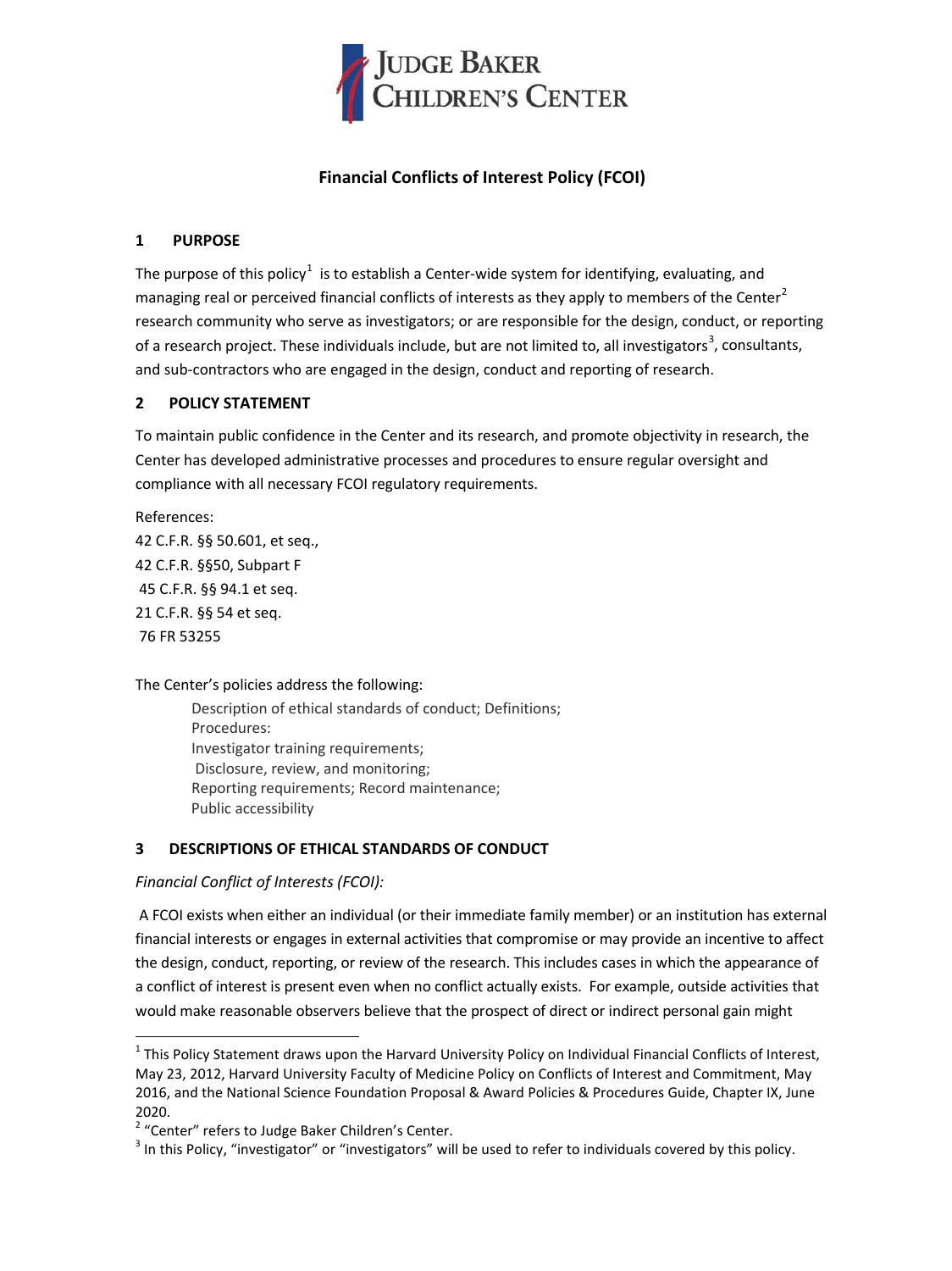influence an investigator's commitment to the mission of the Center and to ethical standards. Apparent conflicts can do almost as much damage as actual ones, undermining the credibility of research and calling into question the integrity of an individual or the Center or both. For this reason, it is important for an individual, in evaluating a potential conflict of interest, to consider how it might be perceived by others. Apparent conflict of interest must be avoided, and the same rigorous evaluation must be applied to situations in which there is a potential for such misunderstanding as is applied to situations in which there is the potential for actual conflict.

### *Compliance:*

Investigators are expected to comply with all state and federal requirements applicable to conflict of Interest in research, including but not limited to licensure and professional standards of conduct, financial disclosure requirements, and laws concerning "finder's fees" for research participants, and statutes and regulations concerning conflicts of interest.

Privacy Interests and property rights: Providing the source of non-publicly available information the right of prior review, or even approval, of the final work product. Similarly, allowing sponsors a reasonable time (generally, 30 – 60 days) to review research manuscripts to ensure that the sponsors' confidential or proprietary information is not being disclosed. Please note: If there is a relationship between the investigator and the source of the information or materials, it is likely that a conflict of interest exists and must be reported. Advising of Students, Trainees, or Post-Doctoral Fellows: This relationship should principally serve the interests of students, trainees, and post-doctoral fellows in learning and self-development as well as satisfy requirements for academic advancement. Investigators should not assign students, trainees, or post-doctoral fellows to participate in research projects that could constrain their ability freely to discuss, defend, and publish their research.

When the subject matter of an investigator's instruction of and assignments to students, trainees, and post-doctoral fellows overlaps with the subject matter of the investigator's outside interest, they must exercise special care to avoid exploiting student work or subordinating the prerogatives and interests of their students to such outside activities. To this end, investigators must disclose to their students their activities with and obligations to outside entities that could benefit from the students' work or ideas and should allow the students ready access to information about sources of funds that support the students' research or scholarly work.

## *Supervisory Responsibility:*

Investigators in key or senior positions must maintain the highest level of ethical integrity in carrying out their supervisory responsibilities. Outside interests should not influence their supervision, mentoring, evaluation, or direction of other researchers or staff.

### *Use of Center Resources:*

Investigators may not use Center resources, including facilities, personnel, equipment, or access to confidential information – other than in a purely incidental way –for any purposes that are unrelated to their research and the mission of the Center. Use for personal profit of unpublished information emanating from Center research or other confidential Center sources, or assisting an outside organization by giving it exclusive access to such information, is prohibited.

Examples of inappropriate use of Center resources include the following: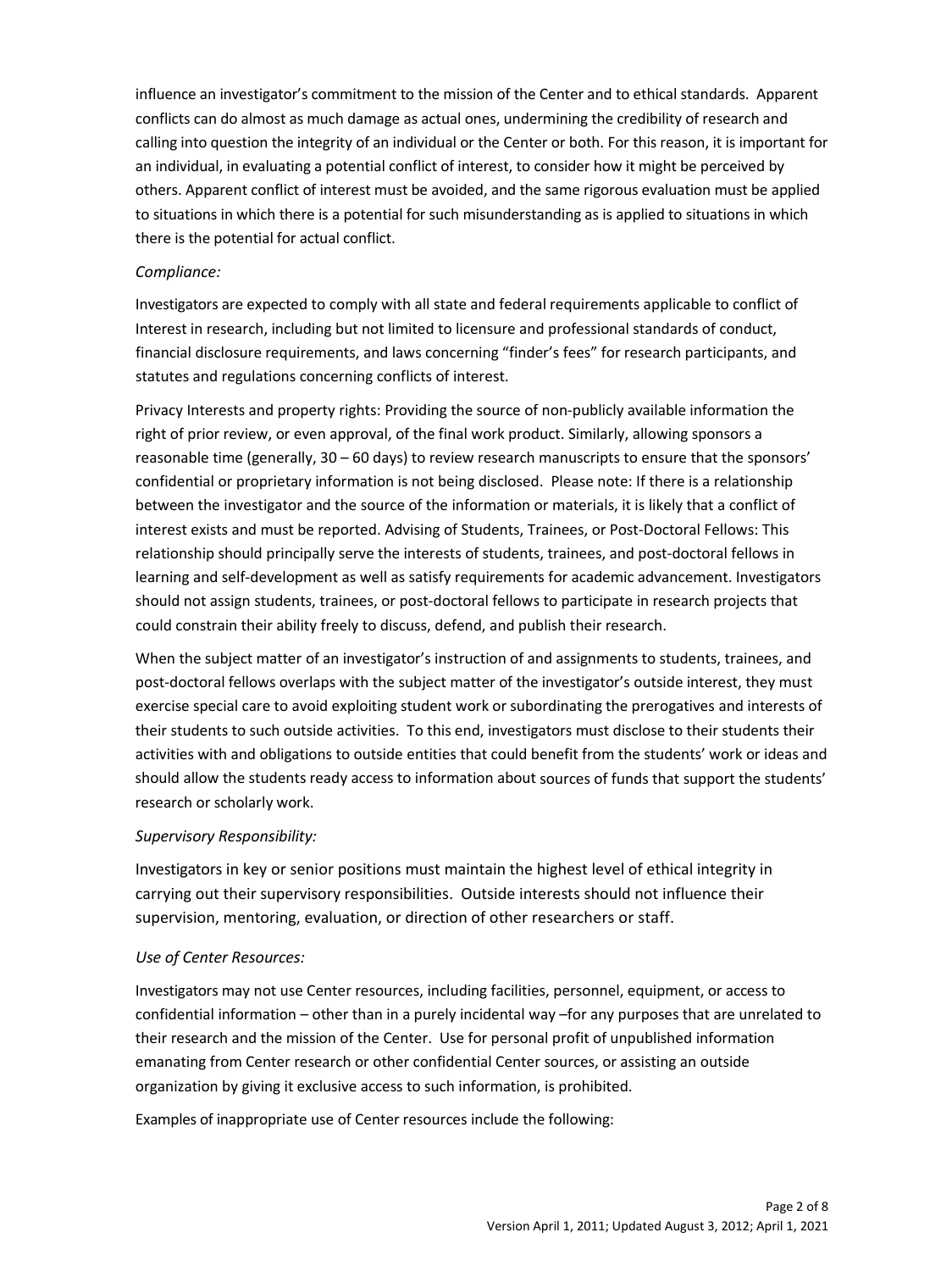- More than incidental use of Center staff to conduct an investigator's outside activities without prior approval by the Vice President of Administration and Operations.
- Granting outside entities access to Center resources or services for purposes unrelated to Center activities.
- Granting unauthorized access to confidential information acquired through conduct of Center business or research activity, such as personnel or security records of individuals, or proprietary knowledge about the corporate affairs or business dealings of the Center.
- Providing preferential access to an outside entity, for personal gain, to research results, materials, or products generated from Center research activities. (This does not preclude appropriate licensing arrangements, or consulting based on sponsored project results where there is significant additional work or expertise involved.)

## **4 DEFINITIONS**

Investigator: the principal investigator, site responsible investigator, co-investigators, and any other person who is responsible for the design, conduct, or reporting of the research.

Financial Interest: A financial interest is anything of monetary value including, but not limited to, 1) salary, loans, gifts, royalties, or other payments for services, including honoraria, speaking fees, lectureship fees, study completion or enrollment bonuses or study outcomes awards made directly to research team members, payments for consulting services and services on advisory committees; 2) intellectual property rights, including patents, patent applications, copyrights, and royalties from such rights; 3) equity interests, e.g., owning or having the right or obligation to acquire stocks or stock options, partnership interests or other securities in a for- profit entity; 4) debt interests, e.g., bonds; and 5) a position as consultant, employee, director, or manager of an entity.

The term "Financial Interest" does NOT include: 1) Salary, royalties, or other remuneration paid to the individual through the Center; 2) stock owned through mutual funds; 3) reimbursement for travel expenses; or 4) intellectual property rights developed in the course of employment at a previous or current employer that remain the exclusive property of that entity or that may be widely published and for which the individual may be pursuing patent interests provided that the interest is not associated with ongoing research.

Significant Financial Interests (SFI): SFIs relate to the investigator's institutional responsibilities. An SFI consists of the following interests of the Investigator (or their immediate family): 1) Any income from any entity that exceeds \$5,000 in a rolling 12-month period; 2) Income received in a 12-month period and equity interests currently held in a publicly-traded entity that in the aggregate exceed \$5,000; 3) Any equity in a publicly traded company that exceeds \$5,000; 4) Any equity or ownership interest in a non-publicly traded company irrespective of value; 5) Intellectual property rights and interests (e.g., patents, copyrights), upon receipt of income related to such rights and interests; 6) any reimbursed or sponsored travel (i.e., that which is paid on behalf of the Investigator and not reimbursed to the Investigator so that the exact monetary value may not be readily available), related to their institutional responsibilities.

An SFI **does not include**: salary, royalties, or other remuneration paid by the Institution to the Investigator if the Investigator is currently employed or otherwise appointed by the Institution,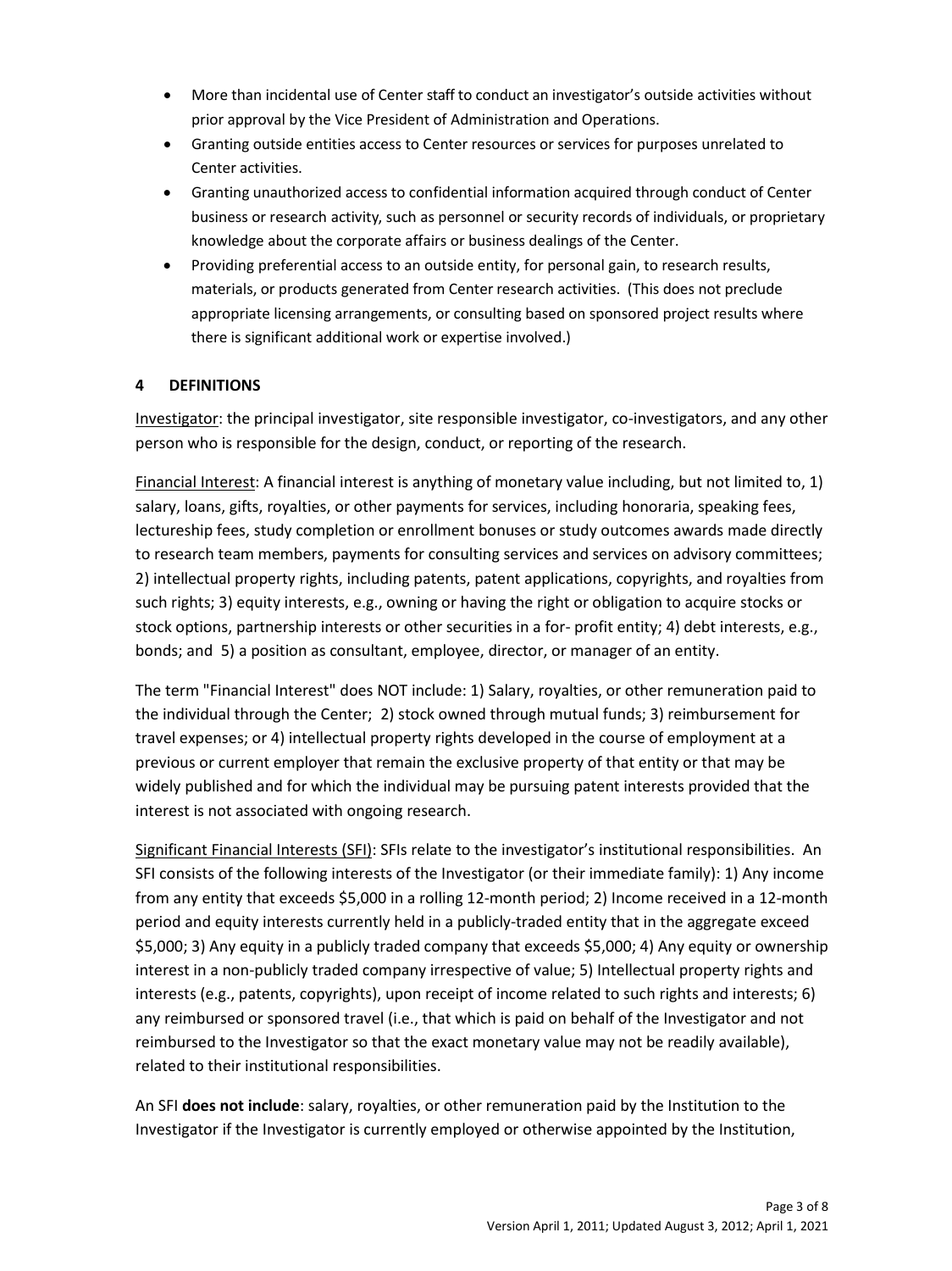including intellectual property rights assigned to the Institution and agreements to share in royalties related to such rights; any ownership interest in the Institution held by the Investigator, if the Institution is a commercial or for-profit organization; income from investment vehicles, such as mutual funds and retirement accounts, as long as the Investigator does not directly control the investment decisions made in these vehicles; income from seminars, lectures, or teaching engagements sponsored by a Federal, state, or local government agency, an Institution of higher education as defined at 20 U.S.C. 1001(a), an academic teaching hospital, a medical center, or a research institute that is affiliated with an Institution of higher education; or income from service on advisory committees or review panels for a Federal, state, or local government agency, an Institution of higher education as defined at 20 U.S.C. 1001(a), an academic teaching hospital, a medical center, or a research institute that is affiliated with an Institution of higher education.

The travel disclosure requirement **does not apply** to travel that is reimbursed or sponsored by a Federal, state, or local government agency, an Institution of higher education as defined at 20 U.S.C. 1001(a), an academic teaching hospital, a medical center, or a research institute that is affiliated with an Institution of higher education.

Non-Financial Relationship or Interest: A non-financial interest includes any relationship, position, or the promise of a position with sponsors, other external entities or persons that might influence or appear to influence the outcome of, or a decision related to, a research project. Such relationships include, but are not limited to, 1) an unpaid directorship or management position; 2) a board membership; 3) an unpaid consulting relationship; or 4) a personal relationship.

Non-financial interests also include intellectual property rights, including patents, patent applications and copyrights when there is the promise of monetary reward, but the value is presently unknown.

Technology: Any intervention, drug, device, diagnostic, medical or surgical procedure intended for use in health care or health care delivery.

Business: Any corporation, partnership, sole proprietorship, firm, franchise, association, organization, holding company, joint stock company, receivership, business or real estate trust, or any other nongovernmental legal entity organized for profit, nonprofit, or charitable purposes.

Immediate family: The investigator's spouse or domestic partner, dependent children, and other relatives living in the same household; or any first-degree relative--specifically, a spouse, parent, sibling, or child who does not live in the same household as the researcher *if the researcher is or becomes aware* that the relative has a financial interest in the research at issue.

Associated entity: Any trust, organization, or enterprise over which the researcher, alone or together with an Immediate Family member, exercises a controlling interest.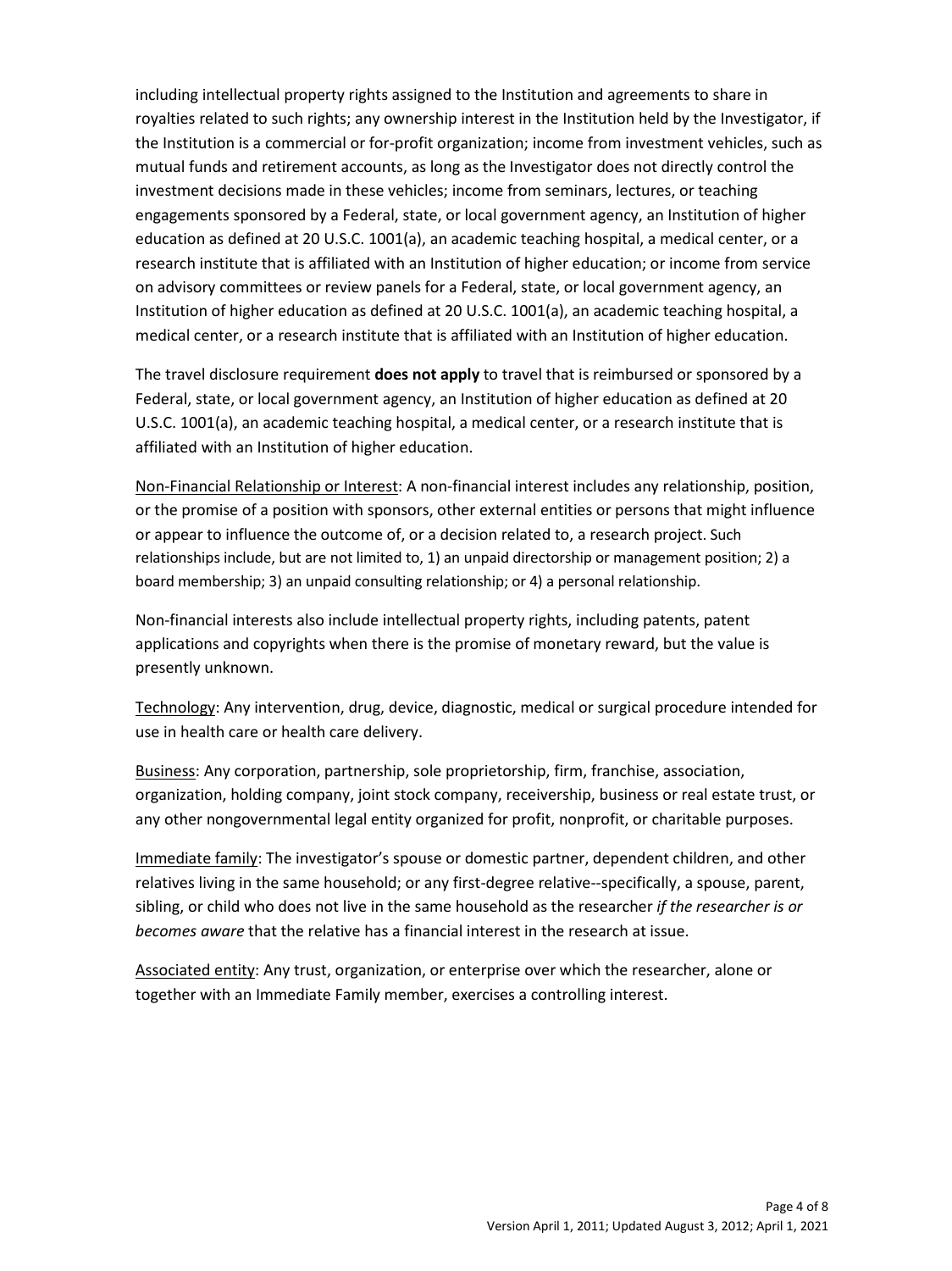## **5 PROCEDURES**

## 5.1 Training

All investigators will receive the FCOI policy. All forms and relevant documents will be kept in a public folder accessible to all investigators. All investigators on PHS-supported research projects will be required to complete the Center's FCOI training as follows:

- Prior to engaging in research related to any PHS-funded grant
- At least every four years
- Immediately when:
	- o The FCOI policy is revised affecting the requirements of the investigator
	- o A new investigator joins the Center
	- o An investigator is not in compliance with the policy or management plan
- 5.2 Disclosure, Review, and Monitoring

All investigators must report<sup>[4](#page-4-0)</sup> financial interests that may be relevant to the conduct for research by completing the Investigator Financial Interest form on a study-by-study basis. The reports will be submitted to the Vice President of Administration and Operations.

Investigator Financial Interest forms that report financial interests that could reasonably be related to the research study will be referred to the Conflict Review Committee (CRC) for review. The CRC will review reported financial interests that are not prohibited by the Harvard Medical School Conflicts of Interest Policy, or other applicable policies. Committee recommendations may include, but not be limited to, the following options: that the reported financial interest is: (a) not acceptable (in which case the financial interested must be divested or other action taken); (b) acceptable with some form of management (such as disclosure, restriction on the activities of the investigator, or such other form deemed appropriate); or (c) acceptable without any need for management.

All members of the Center research community will submit the Investigator Financial Interest form:

- At the start of a project
- Annually
- Immediately, and no later than 30 days, from the date of any material changes to the information submitted

Annual reports should include sufficiently detailed information for a disinterested reviewer to appraise the risk of conflicts arising from the researcher's, or her family members', outside interests. This information should include: The grant/contract number; name of the PD/PI, name of the entity in which the investigator or their family members hold a financial interest, the nature of the interest (e.g., equity, consulting fees, honoraria), any outside professional activity that was or will continue to be associated with the financial interest (e.g., service as a consultant, member of an advisory committee, or manager or fiduciary), and the size or value of the interest in a preceding 12-month period, and it may include the best approximation of the size or value of the interest for the 12 months that follow. Individuals who

<span id="page-4-0"></span><sup>&</sup>lt;sup>4</sup> Consistent with the Harvard University Policy on Conflicts of Interest, this policy distinguishes between "reporting" and "disclosing." "Reporting" means the provision by individuals of information about their financial and other interests *internally* to institutional officials. "Disclosure" means a release of information about individuals' financial and other interests to parties *external to* the institutional Conflict of Interest review and management processes.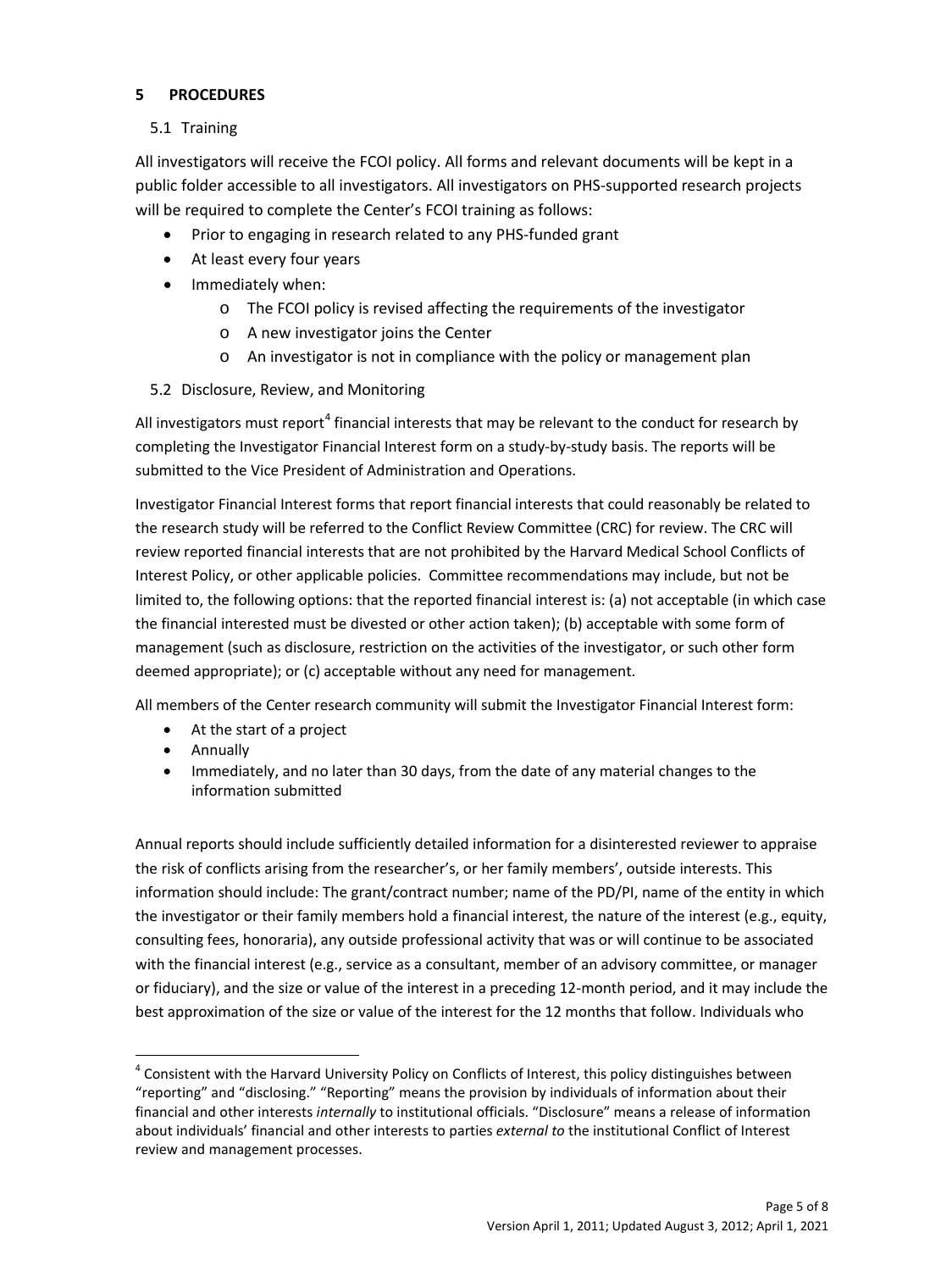have no reportable financial interests shall certify to that fact in writing. In addition, annual reports should include an affirmation that the researcher is aware of the Center's Conflicts of Interest Policy and complies with it.

**Please note:** Even if prior approval is not required, investigators, when feasible, should report expected changes or newly anticipated financial interests before they occur to enable meaningful evaluation by responsible institutional officials. If uncertain about any aspect of these obligations, investigators should seek guidance from the person designated by the Conflict Review Committee to manage the review of the reports, the Vice President of Administration and Operations.

Because related outside professional activities that involve managerial or fiduciary responsibilities may give rise to irremediable financial conflicts of interest, and because unwinding these relationships can be awkward and difficult, researchers are strongly advised to obtain prior approval of the Vice President of Administration and Operations before assuming such responsibilities

**Subrecipient:** A written agreement will be signed indicating whether the subrecipient will follow the Center's FCOI policy or their own. If the subrecipient follows their own FCOI policy, the Center will require:

- Certification that the subrecipient FCOI policy complies with necessary regulations
- A requirement that the written agreement include a statement that the subrecipient will report identified FCOIs for its Investigators in a time frame that allows the Center to report the identified FCOIs to the NIH as required by the regulations;
- OR, a requirement to solicit and review subrecipient Investigator disclosures that enable the Center to identify, manage, and report identified FCOIs.

**Disclosure of Conflicts to Federal Sponsors**: Under current PHS regulations (42 C.F.R. § 50.601, *et seq*., and 45 C.F.R. § 94.1, *et seq.*) and NSF regulations on financial conflicts of interest, Significant Financial Interest (SFI) must be reported to and managed by the institution *and* disclosed to the sponsoring federal agency.

No sponsored research proposal should be submitted for transmission unless the Principal Investigator certifies that each investigator responsible for the design, conduct, or reporting of the research has filed an accurate and up-to-date Investigator Financial Interest form.

Prior to spending any grant funds under an award, the Center will report to federal sponsors the existence of any identified conflict and assure that it has been managed, mitigated, or eliminated in accordance with the regulations.

If the Center identifies a conflict of interest after the initial report (i. e., after funding has been expended), it must manage, reduce, or eliminate the conflict, at least on an interim basis, and report it to the federal sponsor within sixty days.

## 5.3 Review of Reports

The review and disposition of instances of conflict of interest will be focused on the assessment and management of risks to scholarly integrity, to the well-being of human research participants, to educational obligations to students and trainees, and to individual and institutional reputation with respect to public trust. The assessment will be fact-driven, case- specific, context-sensitive, and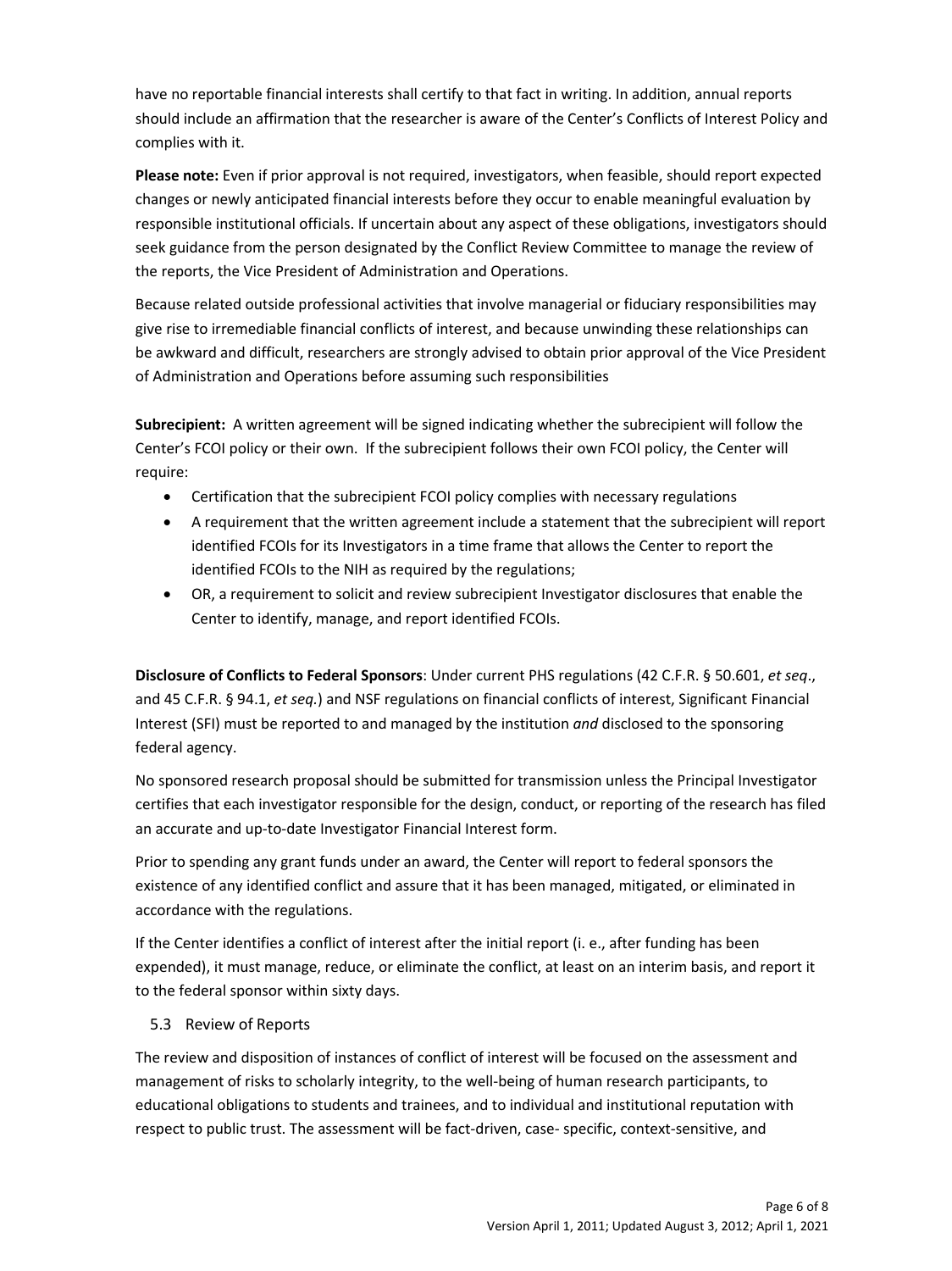informed by the principles of the Center's Financial Conflict of Interest Policy, the Harvard University Policy on Conflicts of Interest, and all applicable Federal requirements. Among the circumstances to be considered are the nature of the research, the magnitude and nature of the outside interest and the degree to which it is related to the research, the extent to which the research could be directly and substantially affected by the outside interest and vice versa, the likelihood and severity of potential harm to involved individuals and to the Center, and the consequences of prohibiting or limiting the conflicted researcher's participation in the activity.

The review will involve a two-step process. The initial review will be conducted by the Vice President of Administration and Operations and the Vice President of Finance. If this initial review suggests the possibility of a conflict of interest, the report will be submitted to the Conflict Review Committee. The Conflict Review Committee (CRC) will be comprised of the President and Chief Executive Officer (CEO) functioning as the Chair of the CRC, the Vice President of Finance, the Vice President of Administration & Operations, the Director of Manville School, and the Director of Human Resources. The CRC may ask a research staff member with specific knowledge to join the committee for specific reviews, under an agreement of full confidentiality, and may change membership as it deems necessary.

In conducting its review, the CRC will be guided by the four categories that have been identified within the policies of the Harvard Medical School. These include the following.

- 1. relationships that are generally *not* allowable, with certain de minimis exceptions;
- 2. relationships that are generally allowable only with oversight provided by the Center following disclosure, review, and approval by the Conflict Review Committee;
- 3. instances that will ordinarily be permissible following disclosure and, where necessary, the implementation of oversight procedures designed to ensure ethical standards, intellectual values, and institutional integrity; and
- 4. relationships thought to be allowable because they are (a) accepted practices and (b) generally minimal in their personal financial impact.

The investigator with reported financial interests, and other pertinent Center staff as appropriate, will be notified of the CRC determination and recommendations, if any, as part of the review notification process.

**Enforcement and Noncompliance:** The CRC will determine which, if any sanctions or other administrative actions are required to ensure Investigator compliance. Retrospective reviews will be conducted in accordance with relevant regulations and completed within 120 days of the determination of noncompliance whenever an FCOI or SFI is not identified or managed in a timely manner.

In circumstances in which the Department of Health and Human Services determines that a PHSfunded research project was not managed or reported by the Center as required by regulations, the Center will require the investigator to:

- Disclose the FCOI in each public presentation of the research results
- Request an addendum to previously published presentations